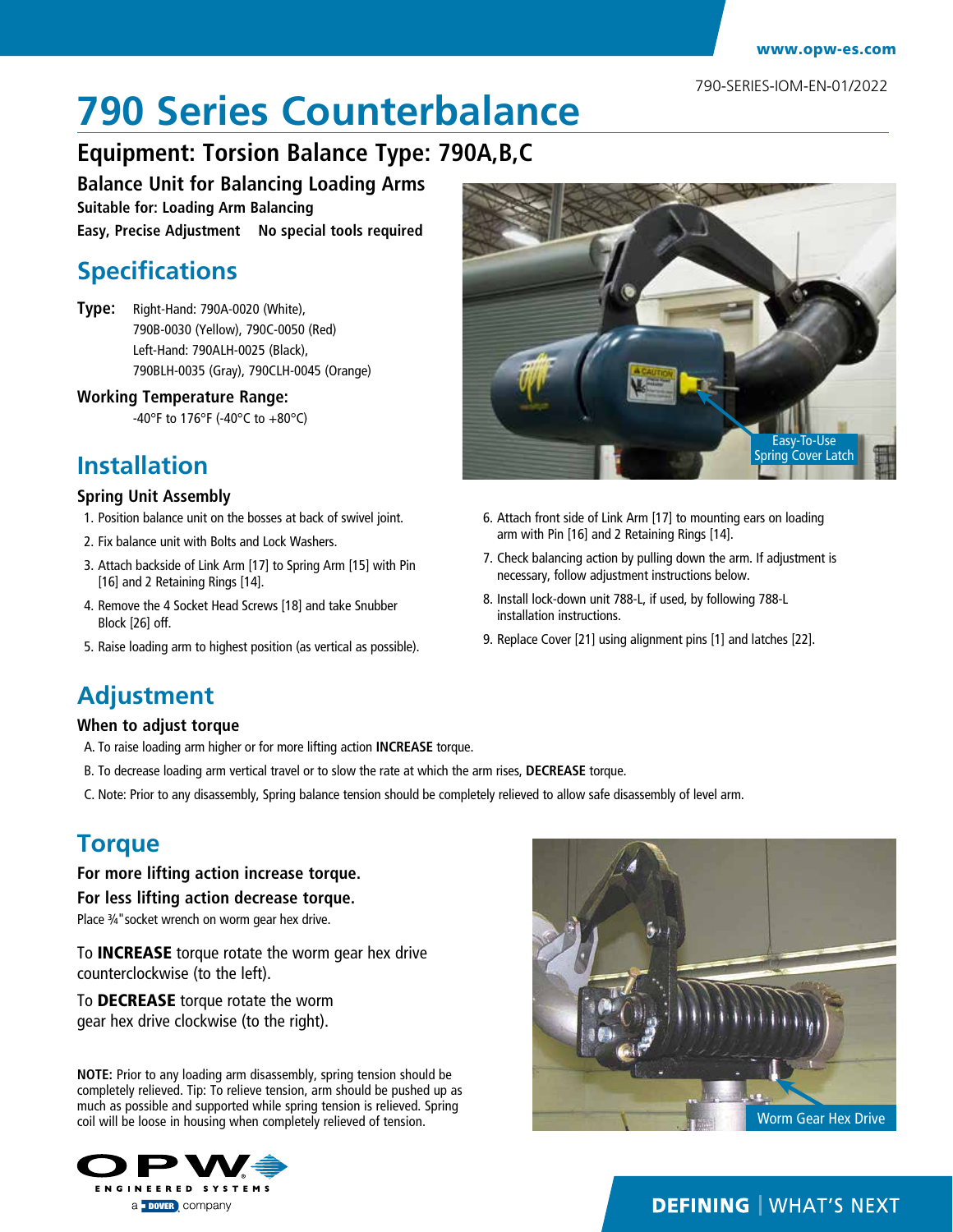

### **Parts List: 790 Series Counterbalance\***



| Index | Qty            | Part #     | <b>Description</b>                                               | Index  | Qty            | Part#      | <b>Description</b>                                                    |
|-------|----------------|------------|------------------------------------------------------------------|--------|----------------|------------|-----------------------------------------------------------------------|
|       | 4              | H-31396-M  | Spirol Pin, $\frac{1}{4}$ x 1 $\frac{3}{4}$                      | $17**$ | 1              | E-20041-D1 | Link Arm, D1                                                          |
| 2     | 1              | C-20185-BW | Spring Regulator, R.H. Worm Gear                                 | 18     | 4              | H-31278-M  | Socket Head Screw, ZP, .31-18 X 1"                                    |
| 3     | 1              | H-30744-M  | Dowel Pin .25 x 1.25                                             | 19     | $\mathbf{2}$   | H-02507-M  | Lockwasher, CP, %"                                                    |
| 4     | $\overline{2}$ | H-01490-M  | Flange, Bearing, BRZ. $1\frac{1}{2}$ " DIA x $1\frac{1}{4}$ " LG | 20     | $\overline{2}$ | H-05910-M  | Screw, Hex Cap, CST, ZP, 5/8"-11 x 13/4"                              |
| 5     | 2              | H-32283-M  | <b>Retaining Ring, CST ZP</b>                                    | 21     | 1              | E20181     | 790 Spring Balance Cover, RH                                          |
| 6     | 2              | H-32282-M  | <b>Bearing, Cylindrical, Bronze</b>                              | 22     | $\overline{2}$ | H32321M    | Spring Cover Latch (SouthCo)                                          |
| 7     | 1              | H-30743-M  | Washer, Thrust, ZP, 1/8"                                         | 23     | 4              | H32322M    | Screw, Thread Forming, 8-32                                           |
| 8     | $\mathbf{1}$   | C-20184-EW | <b>Drive Worm, Torsion Spring</b>                                | 24     | $\mathbf{1}$   | C-00626-M  | Spring, Torsion, C                                                    |
| 9     | $\mathbf{2}$   | H-30741-M  | Screw, Drive #10 $x \frac{3}{8}$ "                               | 25     | 1              | H-30742-RS | <b>Bar, Safety</b>                                                    |
| 10    | $\mathbf{1}$   | H-30740-M  | <b>Worm Cover Plate, Spring Balance</b>                          | 26     | $\mathbf{1}$   | H-01489-D1 | Snubber Block, RH, D1                                                 |
| 11    | 1              | H-30018-M  | Bolt, $1/2$ "-13 x 3 $1/2$                                       | 27     | 4              | H-03563-M  | Washer, Lock, ZP, 5/16"                                               |
| 12    | 1              | H-30049-M  | Jam Nut, Hex, CST, ZP, 1/2"-13                                   | 28     | $\mathbf{1}$   | H-01486-RB | Snubber Retainer, Brass, 11/8-12 x 1/2"                               |
| 13    | 1              | E20074D1   | 790 Support Bracket, D1                                          | 29     | 1              | H-01487-RE | Snubber Plunger, SST, <sup>15</sup> /16" DIA x 1 <sup>9</sup> /16" LG |
| 14    | $\mathbf{2}$   | H-30321-M  | Retaining Ring, CST, %"                                          | 30     | 1              | H-01502-M  | Spring, Compression, ZP                                               |
| 15    | 1              | D-00350-D1 | Spring Arm, PTD, D1                                              | 31     | 1              | C00635D1   | Support, RH Side, D1                                                  |
| 16    | 1              | H-30320-RE | <b>Pin, Torsion Spring, SST</b>                                  |        |                |            |                                                                       |

\*790C (Right-Hand) shown in image. Spring Coil (24) would change depending on model.

\*\* For 790A Units, Link Arm (17) would be C00636DI.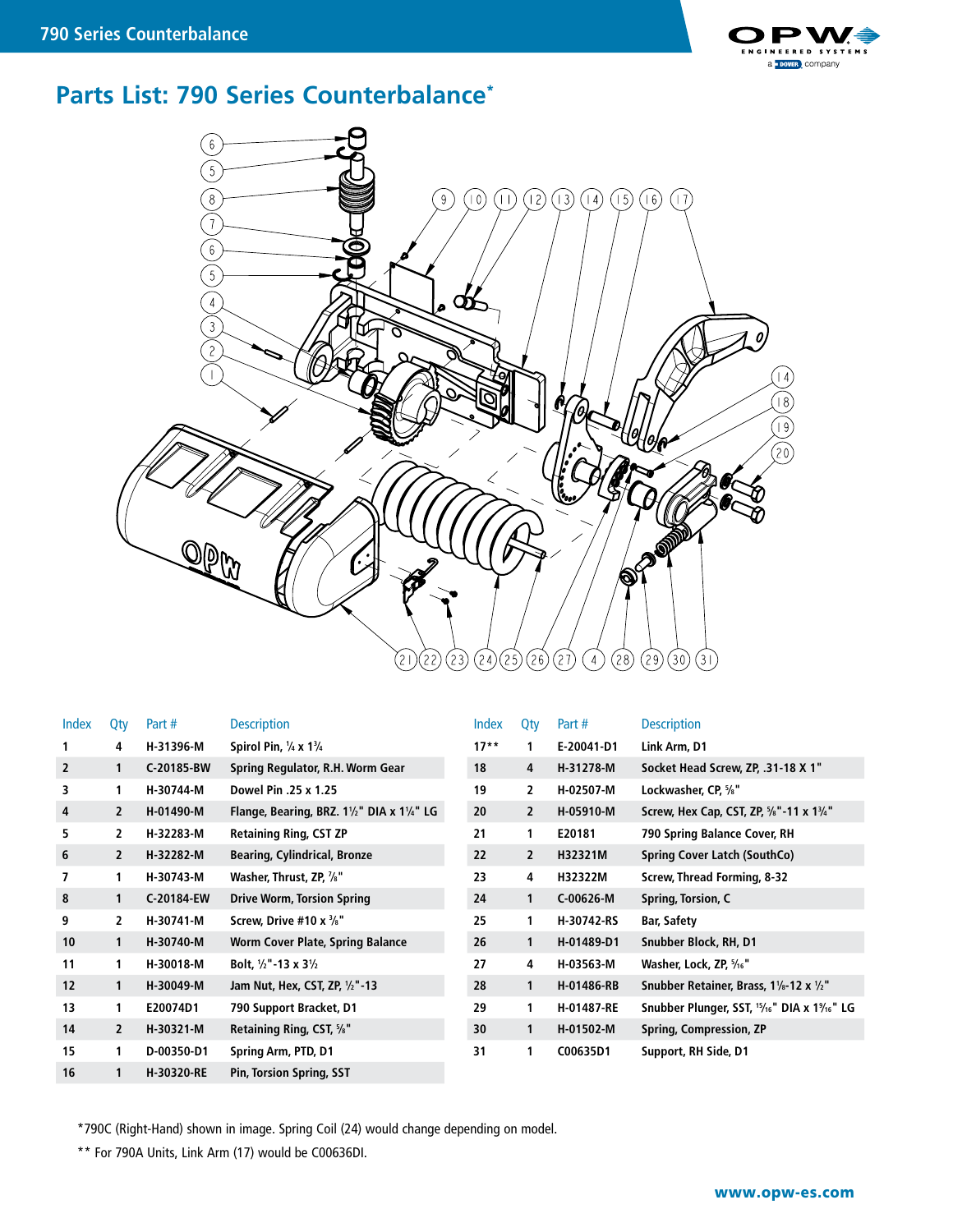

# **Travel Stop 788, 789, 790 Series Upward**



**Remove the (4) socket head screws in snubber block, then rotate snubber block toward pivot pin to allow for more upward travel or away from pivot pin for less upward travel.**

**Replace the (4) screws and tighten.**

### **Adjustment 788, 789 Series**

#### **When to adjust torque**

**NOTE:** Left hand spring balance shown.

**NOTE:** The worm gear adjustment mechanism provides significant mechanical advantage during adjustment.

Under high load conditions (790) it is recommended that the loading arm be raised to approximately 45° above horizontal. Under low load conditions it is possible to adjust the spring torque without raising/supporting the loading arm.

### **Torque**

#### **For more lifting action increase torque. For less lifting action decrease torque.**

- 1. Raise loading arm to highest position and secure.
- 2. Hold Adjusting Nut of Spring Regulator [2] with a large wrench.
- 3. Loosen lower Bolt of Spring Keeper and remove upper one. Using a large screwdriver push Spring Keeper forward. With Spring Keeper disengaged turn Spring Regulator Adjusting Nut clockwise for more or counter clockwise for less torque.
- 4. With spring tension in desired position press Spring Keeper back into position on Spring Regulator. While holding Spring Regulator Adjusting Nut, tighten Spring Keeper Bolts [3]. Be sure Lock Washers [4] are in place.
- 5. Minor adjustment can be achieved by turning the Spring Keeper  $\frac{1}{2}$  position. This is done by removing the 2 Keeper Bolts [3] and turning the Spring Keeper end for end, so that the "teeth" of the Spring Keeper will be reversed.

#### **Downward**



**Loosen Jam Nut (located below lever arm) and turn stop bolt in for more downward travel or out for less downward travel. Then hold bolt and tighten jam nut securely.**



#### **788, 789 Series**